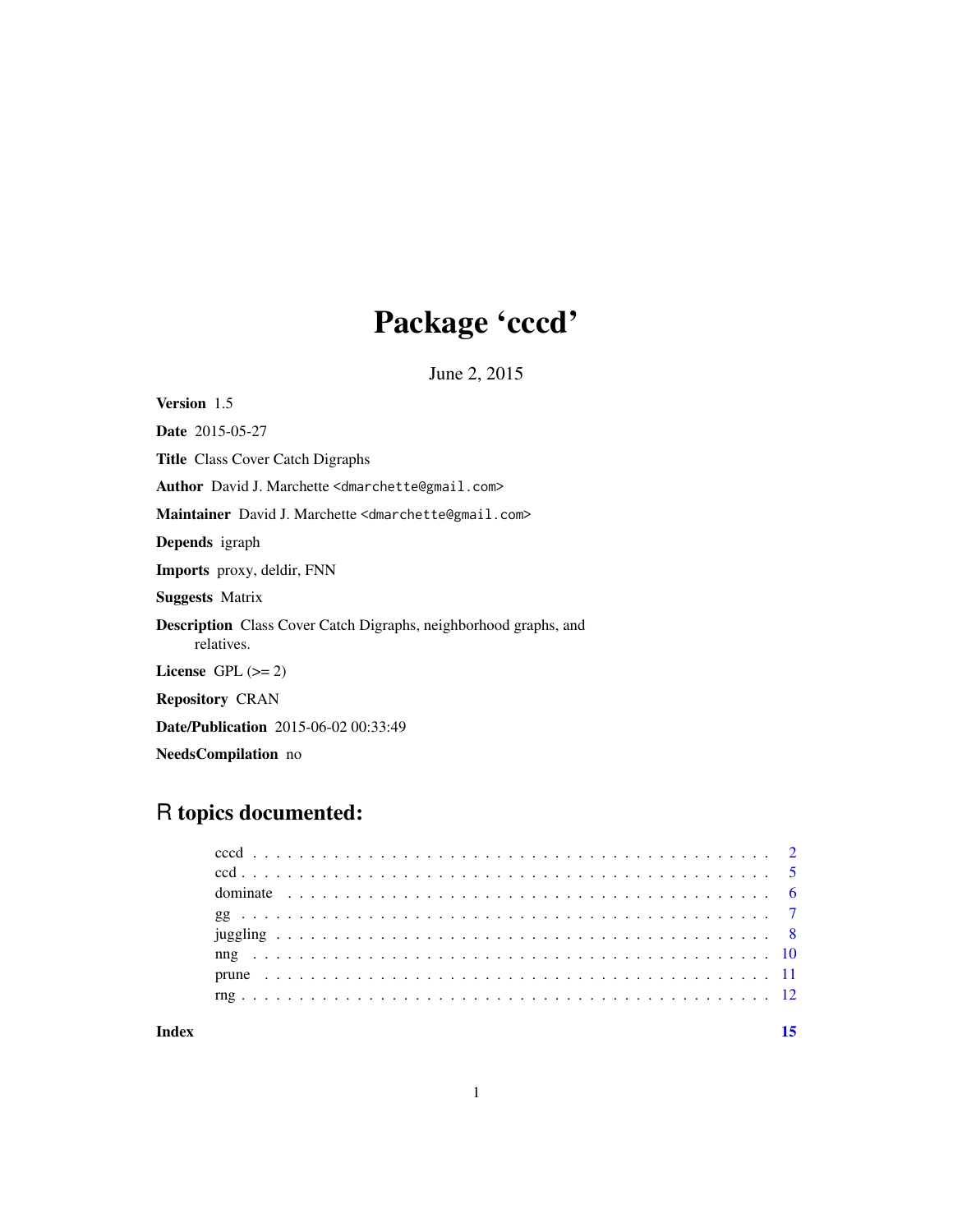#### <span id="page-1-1"></span><span id="page-1-0"></span>Description

Constructs a class cover catch digraph from points or interpoint distance matrices.

#### Usage

```
cccd(x = NULL, y = NULL, dxx = NULL, dyx = NULL, method = NULL,k = NA, algorithm = 'cover_tree')
cccd.rw(x=NULL,y=NULL,dxx=NULL,dyx=NULL,method=NULL,m=1,d=2)
cccd.classifier(x,y,dom.method='greedy',proportion=1,...)
cccd.classify(data, C,method=NULL)
cccd.classifier.rw(x,y,m=1,d=2)
cccd.multiclass.classifier(data, classes, dom.method='greedy',proportion=1,...)
cccd.multiclass.classify(data,C,method=NULL)
## S3 method for class 'cccd'
plot(x, ..., plot.circles = FALSE, dominate.only = FALSE,
          D = NULL, vertex.size = 2, vertex.label = NA,
 vertex.color = "SkyBlue2", dom.color = "Blue",
 ypch = 20, ycex = 1.5, ycol = 2,
use.circle.radii = FALSE, balls = FALSE,
 ball.color = gray(0.8), square = FALSE, xlim, ylim)
## S3 method for class 'cccdClassifier'
plot(x, ..., xcol=1,ycol=2,xpch=20,ypch=xpch,
                                balls=FALSE,add=FALSE)
```
#### Arguments

| x, y                   | the target class and non-target class points. Either x, y or dxx, dyx must be pro-<br>vided. In the case of plot, x is an object of class cccd.                                                                                                                              |
|------------------------|------------------------------------------------------------------------------------------------------------------------------------------------------------------------------------------------------------------------------------------------------------------------------|
| dxx, dyx               | interpoint distances (x against x and y against x). If these are not provided they<br>are computed using x and y.                                                                                                                                                            |
| method                 | the method used for the distance. See dist.                                                                                                                                                                                                                                  |
| dom.method, proportion |                                                                                                                                                                                                                                                                              |
|                        | the method used for the domination set computation, and the proportion of<br>points required to dominate. See dominate.                                                                                                                                                      |
| k                      | If given, get. knn is used from FNN to approximate the class cover catch graph.<br>Each x covers no more than the k nearest neighbors to it. This will be much<br>faster and use less memory for large data sets, but is an approximation unless k<br>is sufficiently large. |
| algorithm              | See get.knn.                                                                                                                                                                                                                                                                 |
| m                      | slope of the null hypothesis curve                                                                                                                                                                                                                                           |
| data                   | data to be classified                                                                                                                                                                                                                                                        |
|                        |                                                                                                                                                                                                                                                                              |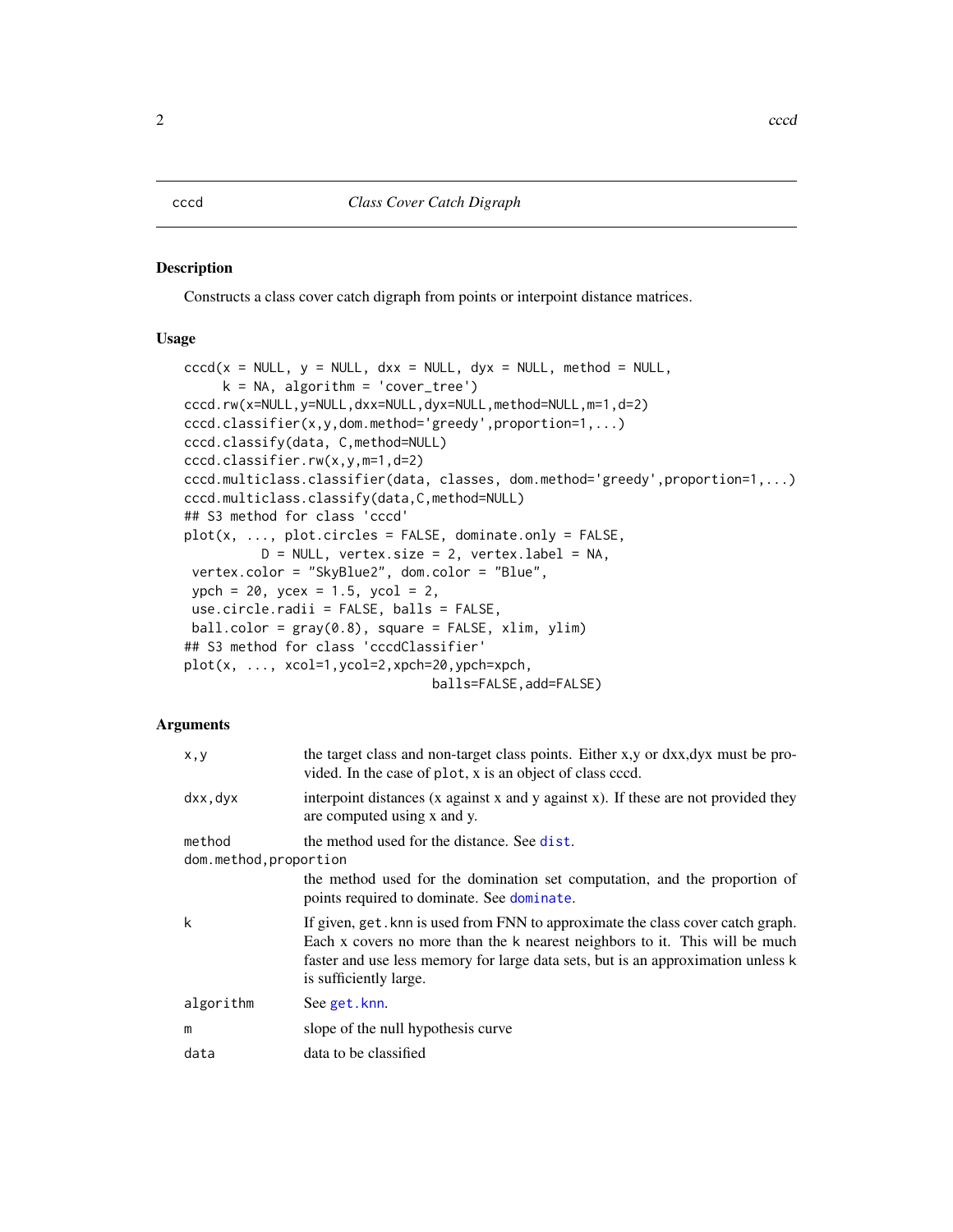cccd 3

| dimension of the data                                                                                                                                                                                               |  |  |
|---------------------------------------------------------------------------------------------------------------------------------------------------------------------------------------------------------------------|--|--|
| class labels of the data                                                                                                                                                                                            |  |  |
| cccd object                                                                                                                                                                                                         |  |  |
| logical. Plot the circles around the points if TRUE.                                                                                                                                                                |  |  |
| logical. Only plot the digraph induced by the dominating set.                                                                                                                                                       |  |  |
| a dominating set. Only used if dominate only is TRUE. If dominate only is<br>TRUE and D is NULL, then dominate is called.                                                                                           |  |  |
| vertex.size, vertex.color, vertex.label, dom.color                                                                                                                                                                  |  |  |
| parameters controling the plotting of the vertices. dom. color is the color of the<br>vertices in the dominating set.                                                                                               |  |  |
| balls, ball.color                                                                                                                                                                                                   |  |  |
| if balls=TRUE, the cover is plotted as filled balls, with ball. color controling<br>their color. In the cass of cccdClassifier, balls can be "x" or "y" indicating<br>that only one of the balls should be plotted. |  |  |
| ypch, ycex, ycol parameters for plotting the non-target points.                                                                                                                                                     |  |  |
| parameters for plotting the first class points.                                                                                                                                                                     |  |  |
| logical. Should the classifier plot be added to an existing plot?                                                                                                                                                   |  |  |
| use.circle.radii                                                                                                                                                                                                    |  |  |
| logical. Ensure that the circles fit within the plot.                                                                                                                                                               |  |  |
| logical. Make the plot square.                                                                                                                                                                                      |  |  |
| if present, these control the plotting region.                                                                                                                                                                      |  |  |
| arguments passed to cccd or plot.                                                                                                                                                                                   |  |  |
|                                                                                                                                                                                                                     |  |  |

#### Details

The class cover catch digraph is a graph with vertices defined by the points of x and edges defined according to the balls  $B(x, d(x, Y))$ . There is an edge between vertices  $x_1, x_2$  if  $x_2 \in$  $B(x_1, d(x_1, Y))$ . If dyx is not given and the method is 'euclidean', then get.knnx is used to find the nearest y to each x. If k is given, only the k nearest neighbors to each point are candidates for covering. Thus the cccd will be approximate, but the computation will (generally) be faster. Since get.knn uses Euclidean distance, these choices will only be valid for this distance metric. Since the graph will tend to be larger than otherwise, the dominating set computation will be slower, so one should trade-off speed of calculation, approximation, and the proportion option to the dominating set (which can make that calculation faster at the cost of returning a subset of the dominating set).

#### Value

an object of class igraph. In addition, it contains the attributes:

| R      | a vector of radii. |
|--------|--------------------|
| Υ      | the y vectors.     |
| layout | the x vectors.     |

In the case of the classifier, the attributes are:

| vectors of radii. |
|-------------------|
|                   |

Cx,Cy the ball centers.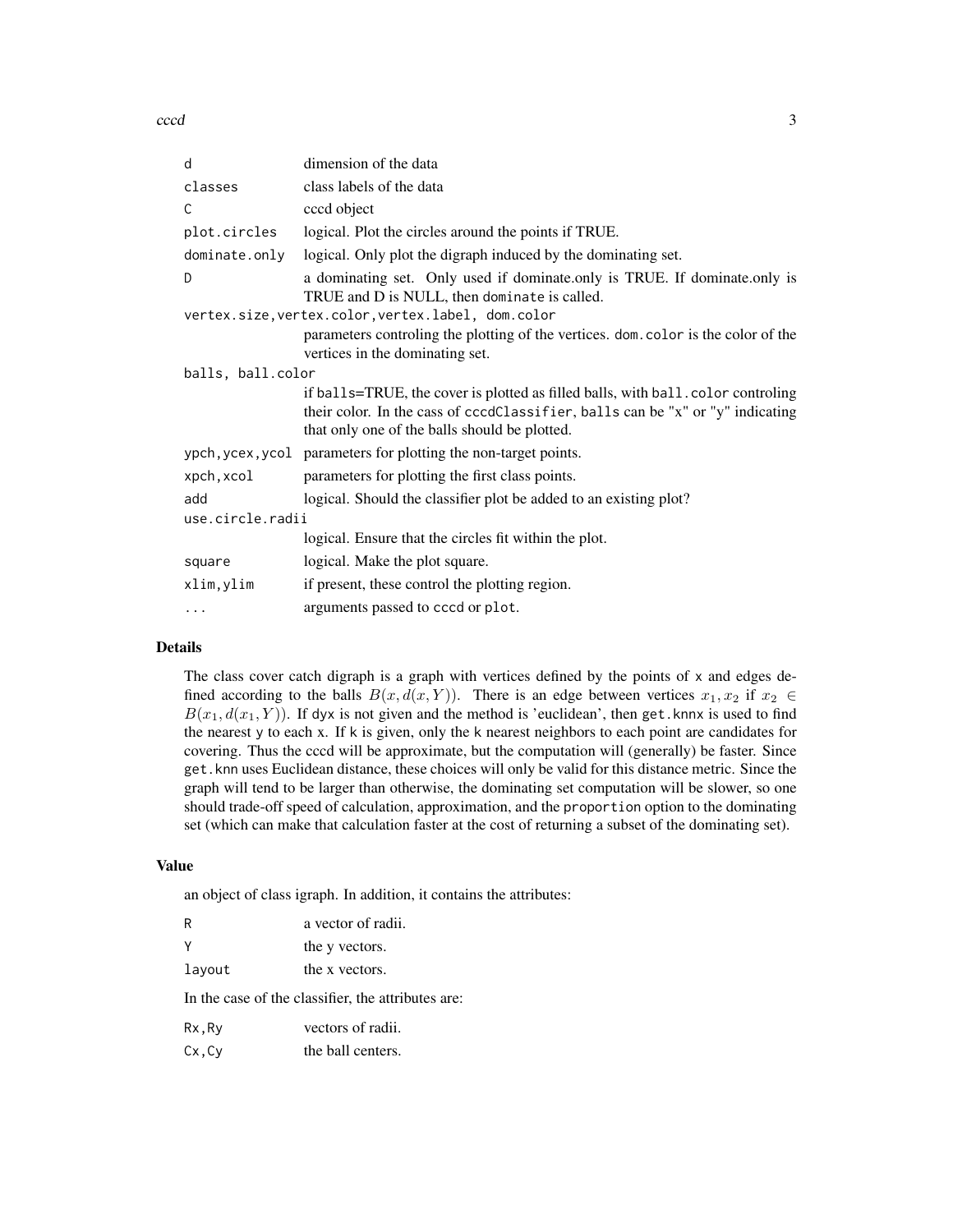# <span id="page-3-0"></span>Note

The plotting assumes the cccd used Euclidean distance, and so the balls/circles will be Euclidean balls/circles. If the method used in the distance was some other metric, you'll have to plot the balls/circles yourself if you want them to be correct on the plot.

# Author(s)

David J. Marchette, david.marchette@navy.mil

#### References

D.J. Marchette, "Class Cover Catch Digraphs", Wiley Interdisciplinary Reviews: Computational Statistics, 2, 171-177, 2010.

D.J. Marchette, Random Graphs for Statistical Pattern Recognition, John Wiley & Sons, 2004.

C.E. Priebe, D.J. Marchette, J. DeVinney and D. Socolinsky, "Classification Using Class Cover Catch Digraphs", Journal of Classification, 20, 3-23, 2003.

#### See Also

[ccd](#page-4-1), [rng](#page-11-1), [gg](#page-6-1), [dist](#page-0-0), [get.knn](#page-0-0) [dominate](#page-5-1)

# Examples

```
set.seed(456330)
z <- matrix(runif(1000),ncol=2)
ind <- which(z[,1] < .5 & z[,2] < .5)
x \leq z[ind,]
y \leftarrow z[-ind, ]g \leftarrow cccd(x,y)C <- cccd.classifier(x,y)
z2 <- matrix(runif(1000),ncol=2)
ind \le which(z2[,1]\le.5 & z2[,2]\le.5)
cls \leftarrow rep(0, nrow(z2))cls[ind] <- 1
out <- cccd.classify(z2,C)
sum(out != cls)/nrow(z2)## Not run:
plot(g,plot.circles=TRUE,dominate.only=TRUE)
points(z2,col=2*(1-cls)+1,pch=20)
```
## End(Not run)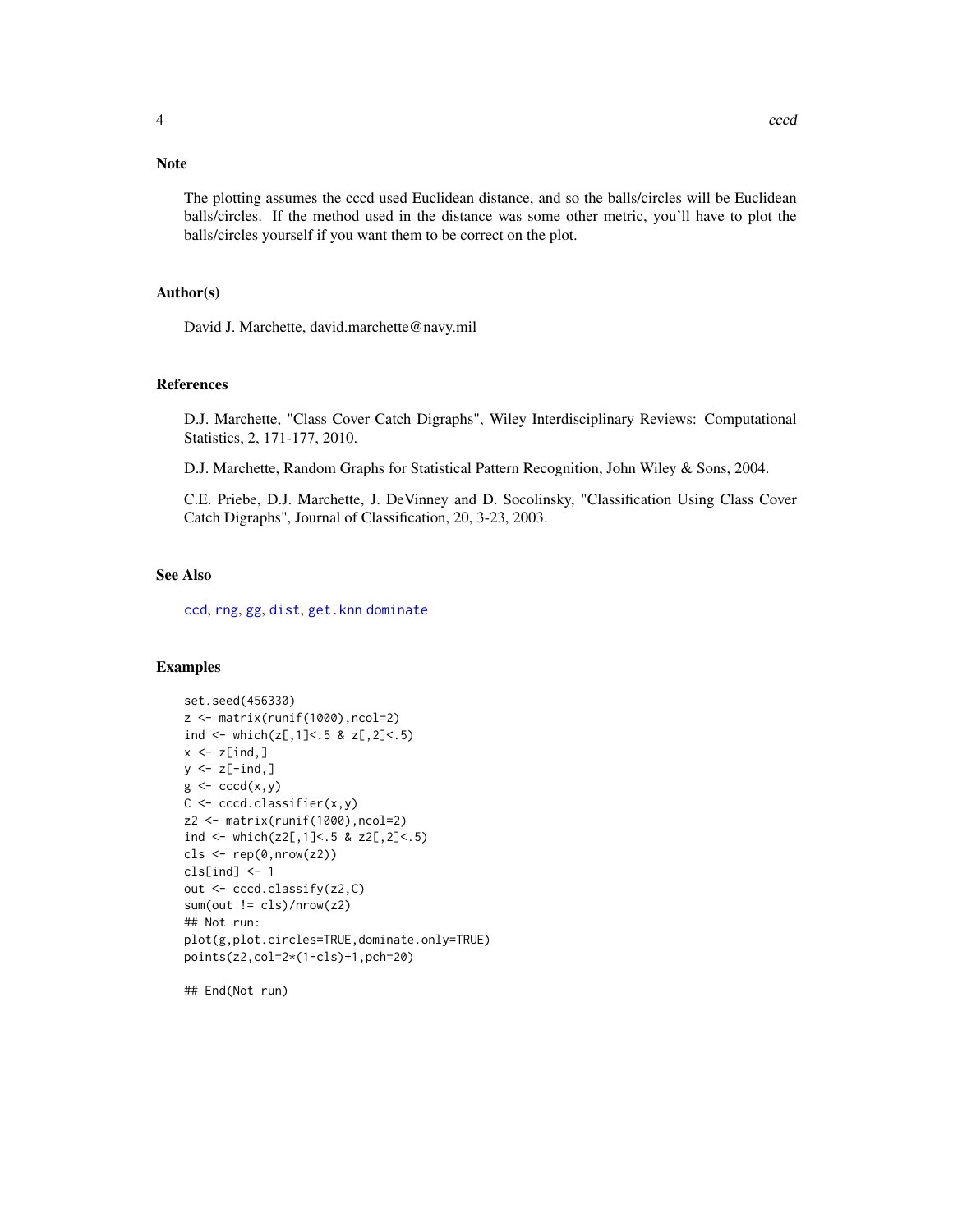# <span id="page-4-1"></span><span id="page-4-0"></span>Description

construct the cluster catch digraph from a data matrix.

## Usage

```
ccd(data, m = 1, alpha = 0.05, sequential = TRUE, method = NULL)## S3 method for class 'ccd'
plot(x,...)
```
# Arguments

| data                      | a matrix of observations.                     |
|---------------------------|-----------------------------------------------|
| m                         | slope of the null hypothesis curve.           |
| alpha                     | alpha for the K-S test if sequential= $T$ .   |
| sequential                | use the sequential or non-sequential version. |
| method                    | the method used for the distance. See dist.   |
| $\boldsymbol{\mathsf{x}}$ | an object of class ccd.                       |
|                           | arguments passed to plot.cccd.                |

# Details

cluster cover digraph. plot.ccd is just a call to plot.cccd.

#### Value

an object of class igraph. In addition, this contains the attributes:

| R       | the radii.                        |
|---------|-----------------------------------|
| stats   | the K-S statistics.               |
| layout  | the data vectors.                 |
| walks   | the y-values of the random walks. |
| fs      | the null hypothesis curve.        |
| A       | the adjacency matrix.             |
| m,alpha | arguments passed to ccd.          |

# Author(s)

David J. Marchette david.marchette@navy.mil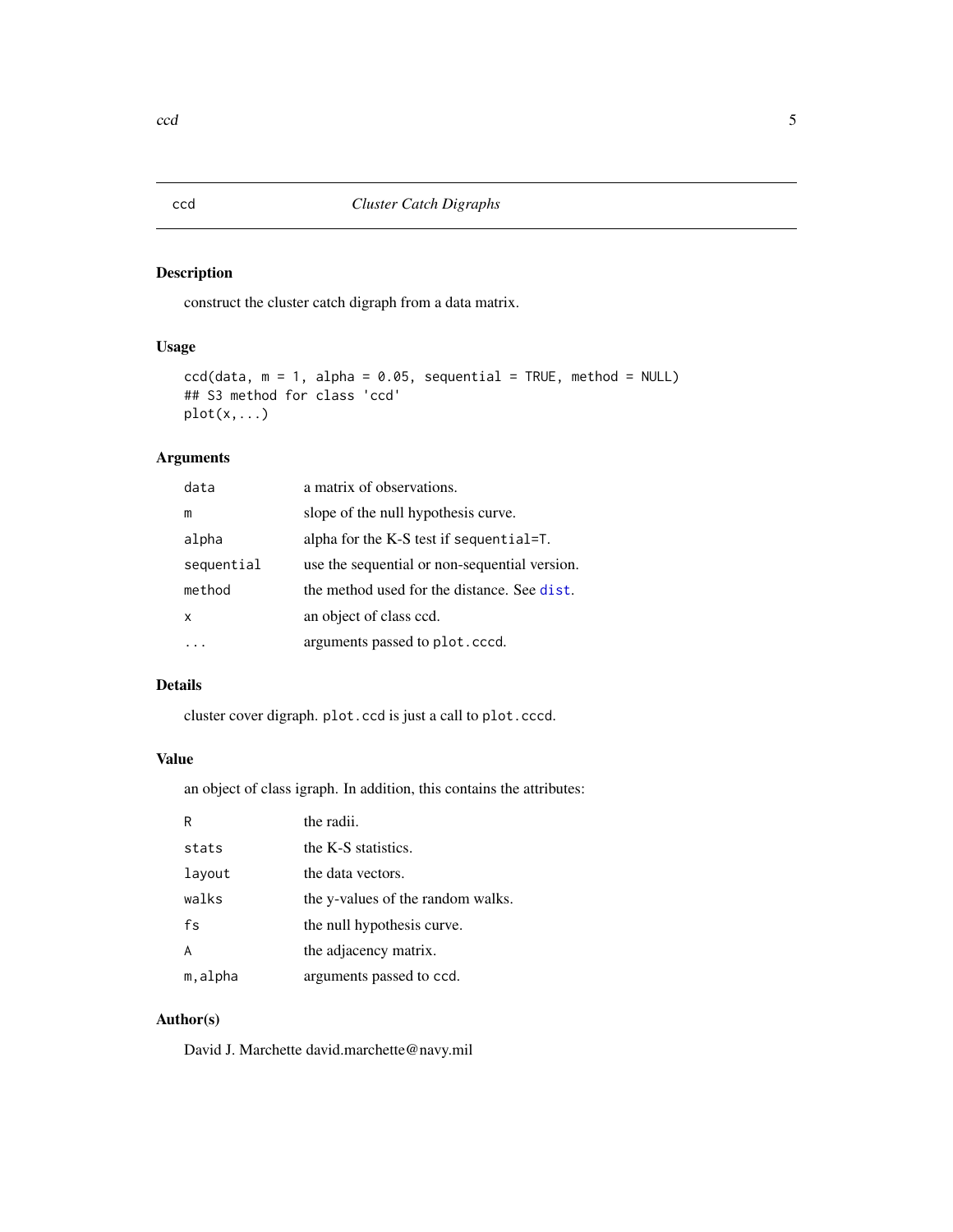#### <span id="page-5-0"></span>References

D.J. Marchette, Random Graphs for Statistical Pattern Recognition, John Wiley & Sons, 2004.

#### See Also

[cccd](#page-1-1)

## Examples

```
x <- matrix(rnorm(100),ncol=2)
G \leftarrow \text{ccd}(x)## Not run:
plot(G)
## End(Not run)
```
<span id="page-5-1"></span>dominate *Dominating Sets*

#### Description

find maximum dominating sets in (di)graphs.

#### Usage

dominate(g, method = "greedy",proportion=1.0)

#### Arguments

| g          | an adjacency matrix.                                       |
|------------|------------------------------------------------------------|
| method     | one of "greedy", "random", "byRadius", "greedyProportion". |
| proportion | proportion of points to cover.                             |

#### Details

dominate is the main program which calls the others, as indicated by method. Greedy is the greedy dominating algorithm. In the greedy method ties are broken by first index (a la which.max). The byRadius method uses the radii to break ties while the random routine breaks ties randomly. If proportion is given, the algorithm stops after proportion points are covered.

## Value

a vector of vertices corresponding to the dominating set.

# Author(s)

David J. Marchette david.marchette@navy.mil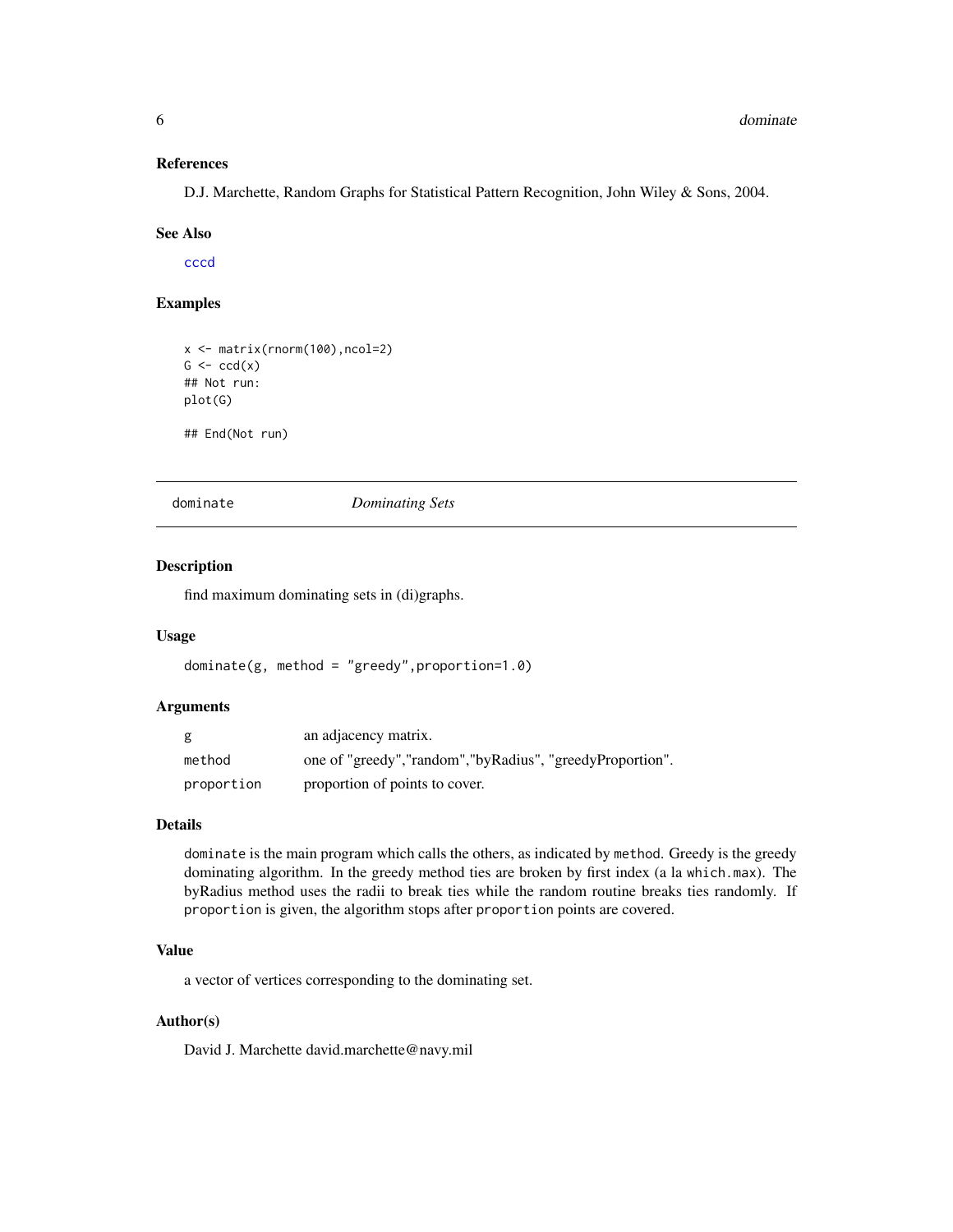#### <span id="page-6-0"></span>References

T.W. Haynes, S.T. Hedetniemi and P.J. Slater, Fundamentals of Domination in Graphs, Marcel Dekker, 1998,

#### Examples

```
x <- matrix(runif(100),ncol=2)
y <- matrix(runif(100,-2,2),ncol=2)
G \leftarrow cccd(x,y)D \leftarrow dominate(G)
## Not run:
plot(G,balls=TRUE,D=D)
```

```
## End(Not run)
```
<span id="page-6-1"></span>gg *Gabriel Graph*

#### Description

A Gabriel graph is one where the vertices are points and there is an edge between two points if the maximal ball between the points contains no other points.

#### Usage

 $gg(x, r = 1, method = NULL, useded  $dir = TRUE$ , open = TRUE,$  $k = NA$ , algorithm = 'cover\_tree')

# Arguments

| $\mathsf{x}$ | a matrix of observations.                                                                                                                                                                                                                                                                                        |
|--------------|------------------------------------------------------------------------------------------------------------------------------------------------------------------------------------------------------------------------------------------------------------------------------------------------------------------|
| r            | a multiplier on the ball radius.                                                                                                                                                                                                                                                                                 |
| method       | the method used for the distance. See dist                                                                                                                                                                                                                                                                       |
| usedeldir    | logical. Whether to use the deldir package or not.                                                                                                                                                                                                                                                               |
| open         | logical. If TRUE, open balls are used in the definition.                                                                                                                                                                                                                                                         |
| k            | If given, get. knn is used from FNN to approximate the Gabriel graph. Only the<br>k nearest neighbors to the points are used to determine whether an edge should<br>be made or not. This will be much faster and use less memory for large data<br>sets, but is an approximation unless k is sufficiently large. |
| algorithm    | See get.knn.                                                                                                                                                                                                                                                                                                     |

#### Details

places an edge between two points i, j if the ball centered between the points with radius  $rd(i, j)/2$ contains no other points.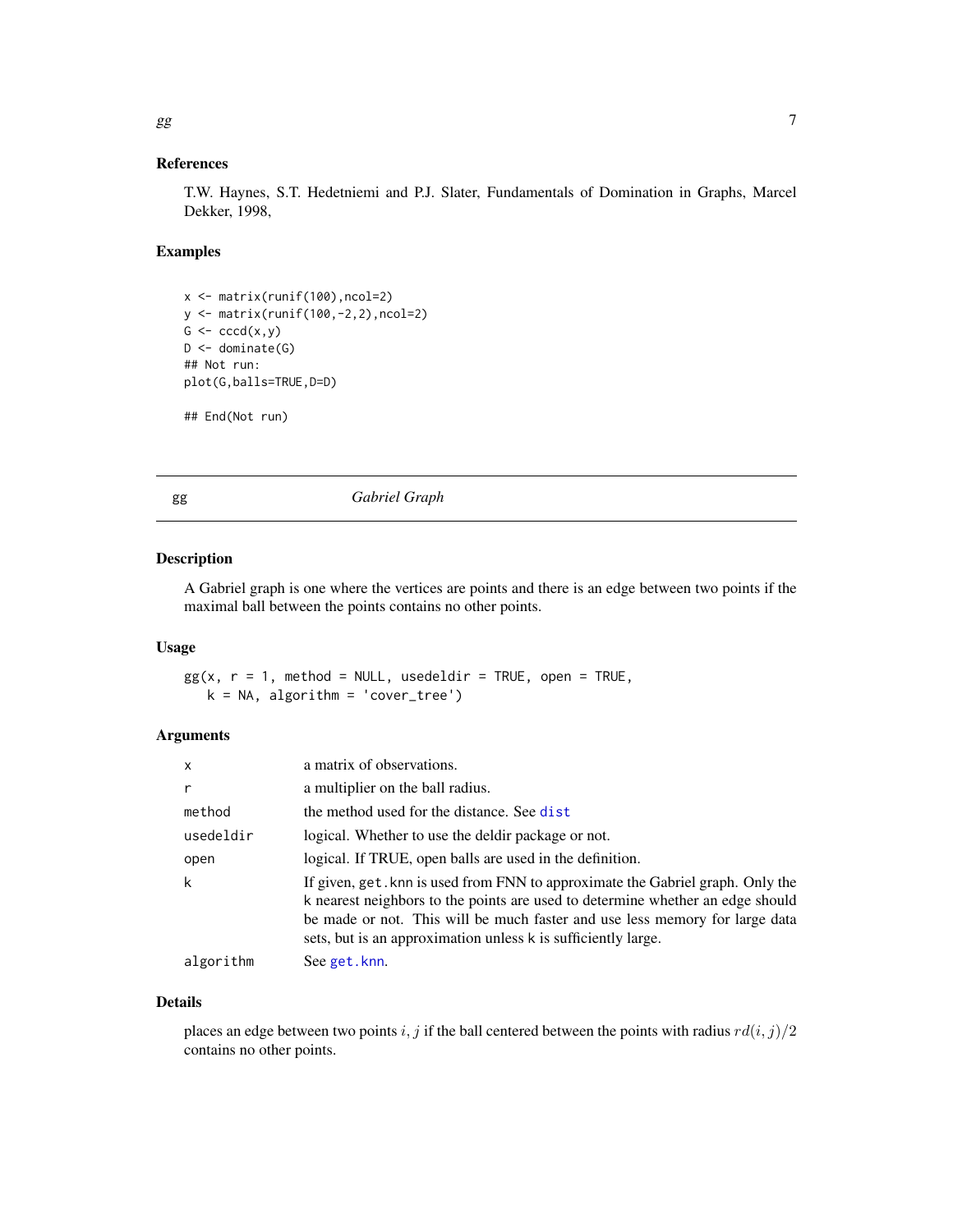#### <span id="page-7-0"></span>8 in the set of the set of the set of the set of the set of the set of the set of the set of the set of the set of the set of the set of the set of the set of the set of the set of the set of the set of the set of the set

#### Value

an object of class igraph. In addition it contains the attributes:

| layout | the data.              |
|--------|------------------------|
| r.p    | arguments passed to gg |

# Author(s)

David J. Marchette

#### References

K.R. Gabriel and R.R. Sokal, A New Statistical Approach to Geographic Variation Analysis, Systemic Zoology, 18, 259-278, 1969

D.J. Marchette, Random Graphs for Statistical Pattern Recognition, John Wiley & Sons, 2004.

# See Also

[rng](#page-11-1), [dist](#page-0-0), [get.knn](#page-0-0)

#### Examples

x <- matrix(runif(100),ncol=2)

 $g \leftarrow gg(x)$ ## Not run: plot(g)

## End(Not run)

juggling *Juggling*

# Description

a resampled version of the CCCD classifier.

#### Usage

```
juggle(data, classes, sampled = TRUE, sample.dim = FALSE,
      num = 100, sample.proportion = 0.1, k = 2, method = NULL)
juggle.classify(data,J,tdata,indices)
```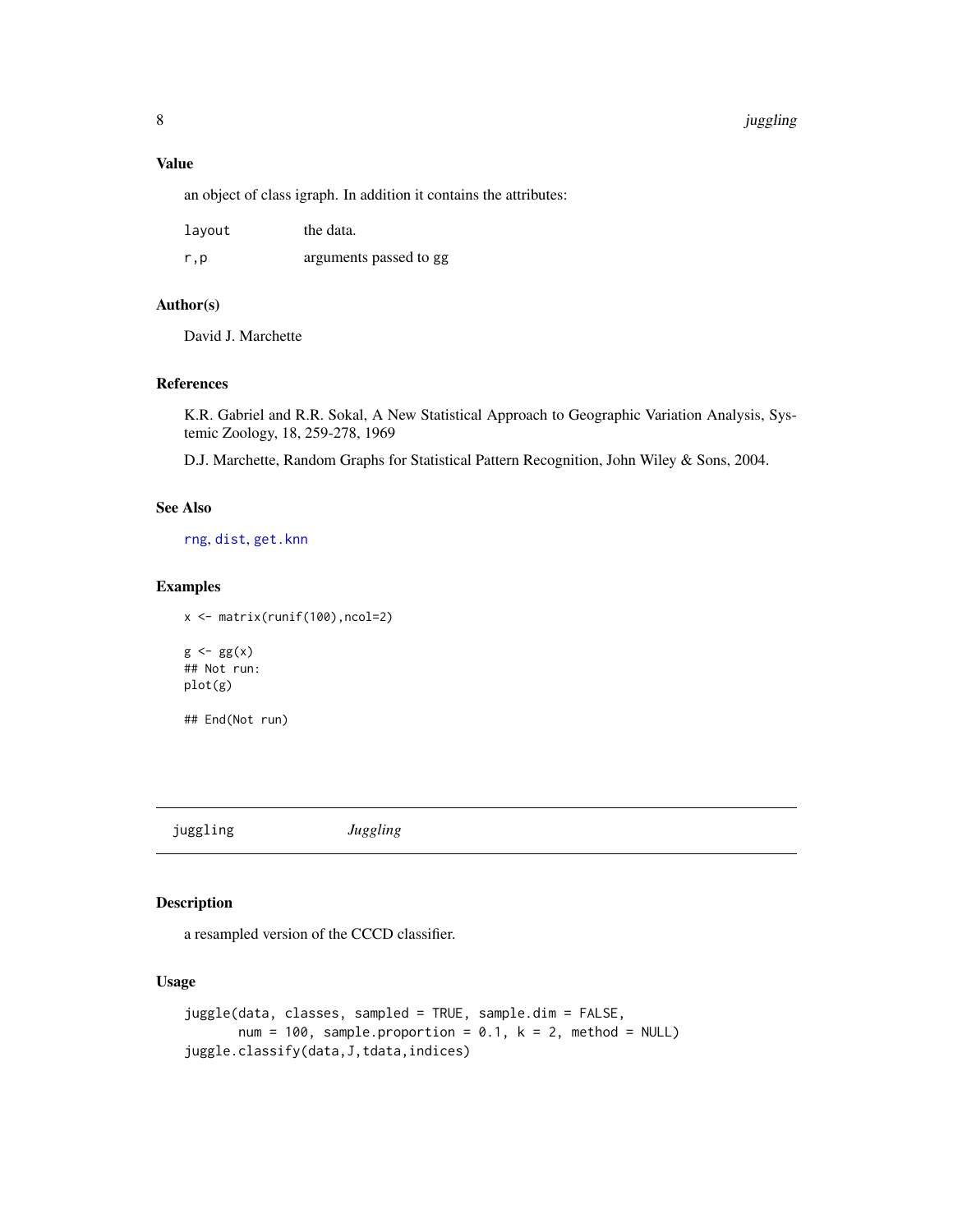#### <span id="page-8-0"></span>juggling 9

#### Arguments

| data.tdata        | training data from which to build the classifier. In the case of juggle.classify,<br>t data is the training data and data is the test data. |  |
|-------------------|---------------------------------------------------------------------------------------------------------------------------------------------|--|
| classes           | class labels.                                                                                                                               |  |
| sampled           | whether the data are subsampled.                                                                                                            |  |
| sample.dim        | if TRUE, the dimensions (variates) are also sampled.                                                                                        |  |
| num               | number of juggles (resamples).                                                                                                              |  |
| sample.proportion |                                                                                                                                             |  |
|                   | proportion of the data to sample. If 1 or greater, the data are sampled with<br>replacement.                                                |  |
| k                 | number of variates to sample when sample. dim is TRUE.                                                                                      |  |
| J                 | the juggled classifier.                                                                                                                     |  |
| indices           | the indices of the juggles to use.                                                                                                          |  |
| method            | the method used for the distance. See dist                                                                                                  |  |

## Details

The idea of juggling is to sample the data, compute a CCCD classifier, then repeat. The resampling is controled by the two sampling variables, which basically determine whether the data are sampled with replacement, or whether a subsample is used. If sample.dim is TRUE, the variates are also sampled, with k indicating how many are sampled.

#### Value

juggle.classify returns a matrix holding the classification probabilities for each observation in data. a list consisting of:

|           | the dominating sets.                                              |
|-----------|-------------------------------------------------------------------|
| R         | the radii.                                                        |
| dimension | the dimension of the data.                                        |
| vars      | in the case of sample. dim=TRUE, the variables sampled each time. |

Only the indicies into the training data are stored in J, which is why the classifier requires the original training data in tdata.

# Author(s)

David J. Marchette, david.marchette@navy.mil

#### See Also

[cccd](#page-1-1), [dist](#page-0-0)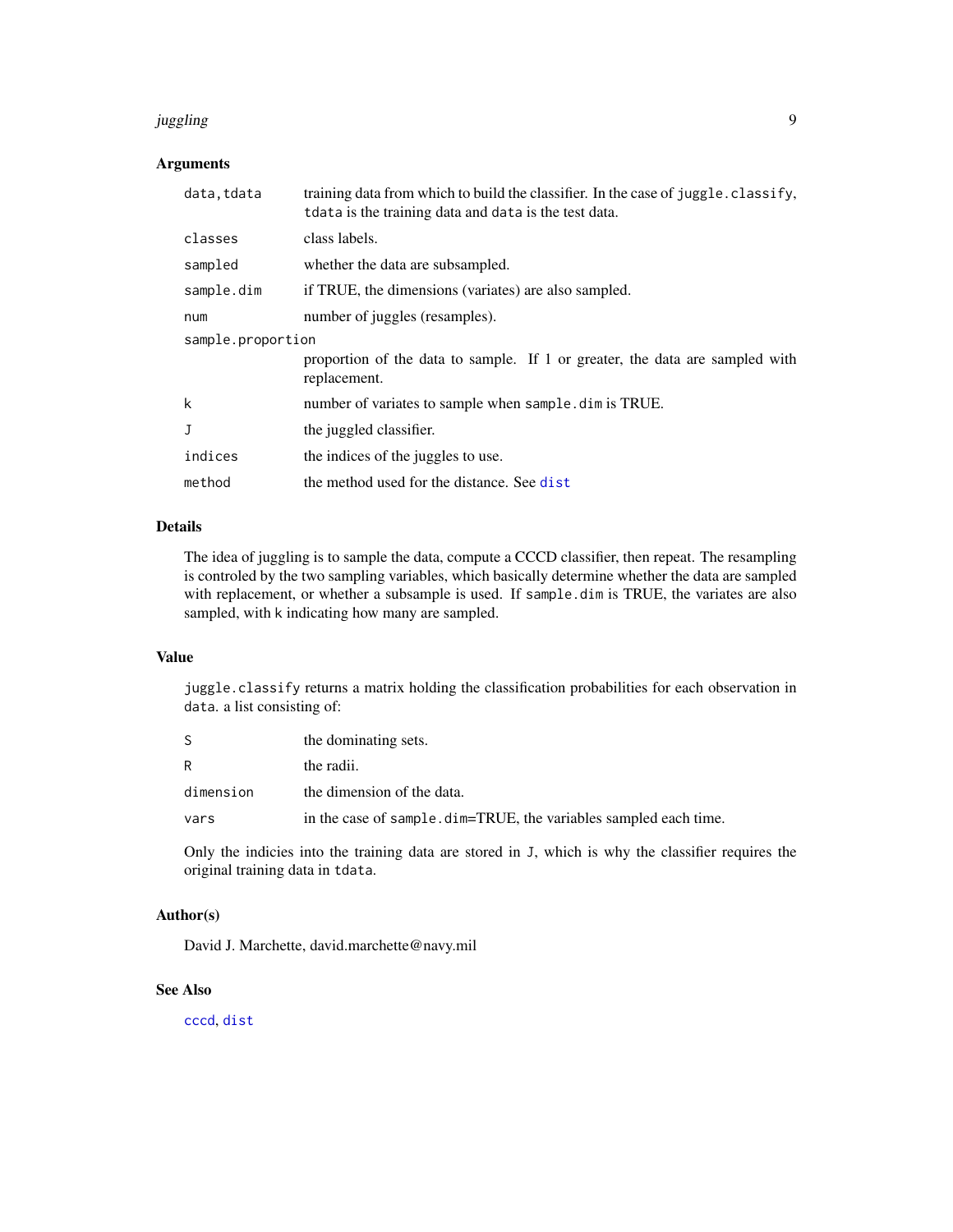# Description

nearest neighbor, k-nearest neighbor, and mutual k-nearest neighbor (di)graphs.

#### Usage

```
nng(x = NULL, dx = NULL, k = 1, mutual = FALSE, method = NULL,use.fnn = FALSE, algorithm = 'cover_tree')
```
#### Arguments

| $\mathsf{x}$ | a data matrix. Either x or dx is required                                            |
|--------------|--------------------------------------------------------------------------------------|
| dx           | interpoint distance matrix                                                           |
| k            | number of neighbors                                                                  |
| mutual       | logical. if true the neighbors must be mutual. See details.                          |
| method       | the method used for the distance. See dist                                           |
| use.fnn      | logical. If TRUE, get knn from the FNN package is used to obtain the neigh-<br>bors. |
| algorithm    | see get.knn.                                                                         |

#### Details

a k-nearest neighbor graph is a digraph where each vertex is associated with an observation and there is a directed edge between the vertex and it's k nearest neighbors. A mutual k-nearest neighbor graph is a graph where there is an edge between x and y if x is one of the k nearest neighbors of y AND y is one of the k nearest neighbors of x.

#### Value

an object of class igraph with the extra attributes

| layout     | the x vectors.         |
|------------|------------------------|
| k,mutual,p | arguments given to nn. |

#### Author(s)

David J. Marchette david.marchette@navy.mil

#### References

D.J. Marchette, Random Graphs for Statistical Pattern Recognition, John Wiley & Sons, 2004.

<span id="page-9-0"></span>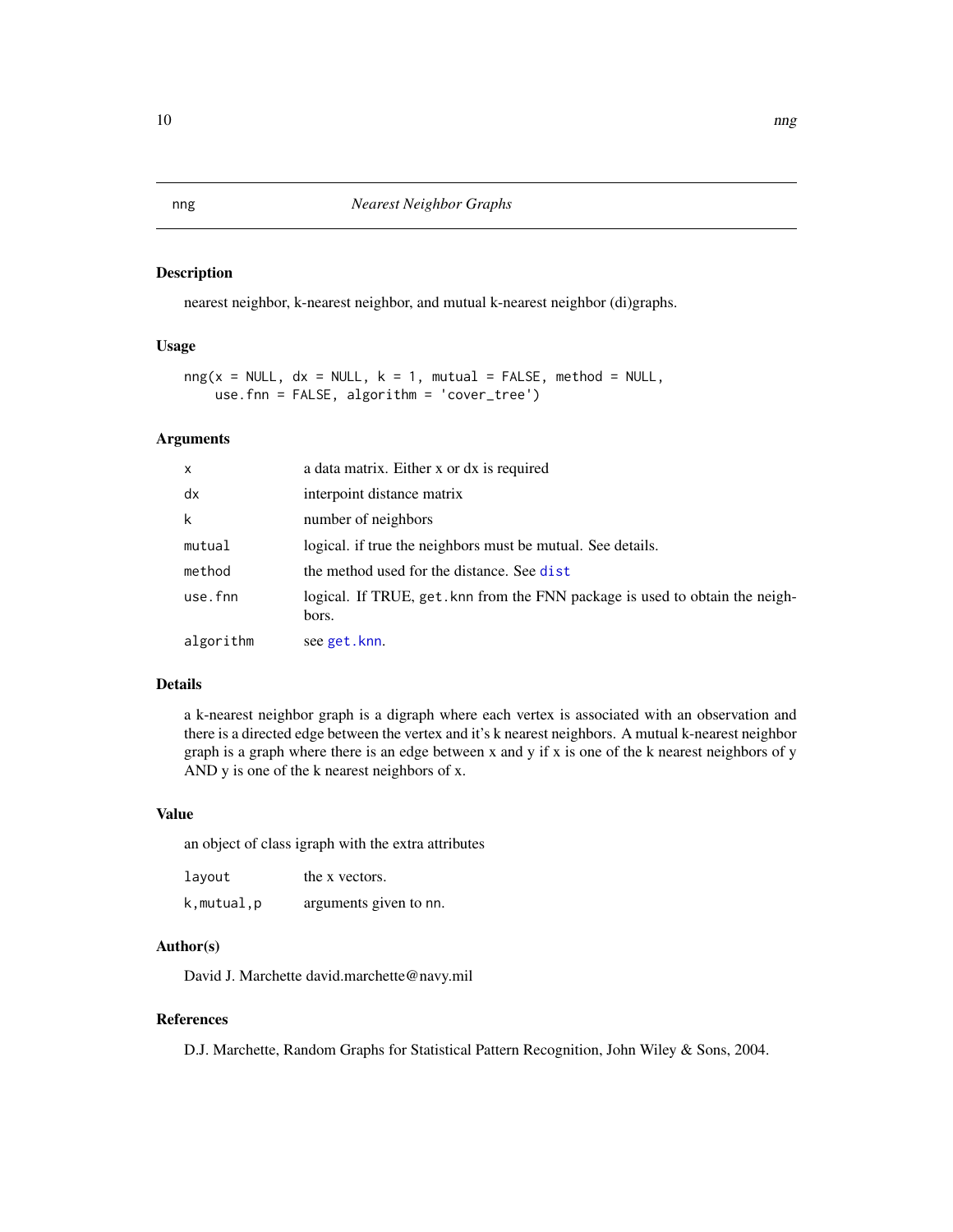<span id="page-10-0"></span>prune that the contract of the contract of the contract of the contract of the contract of the contract of the contract of the contract of the contract of the contract of the contract of the contract of the contract of the

# See Also

[dist](#page-0-0) [get.knn](#page-0-0)

# Examples

x <- matrix(runif(100),ncol=2) G1 <-  $nng(x, k=1)$ ## Not run: par(mfrow=c(2,2)) plot(G1) ## End(Not run) G2 <-  $nng(x, k=2)$ ## Not run: plot(G2) ## End(Not run) G5  $\leftarrow$  nng(x,k=5) ## Not run: plot(G5) ## End(Not run) G5m <- nng(x,k=5,mutual=TRUE) ## Not run: plot(G5m) par(mfrow=c(1,1)) ## End(Not run)

prune *Prune Points*

# Description

a nearest neighbor pruning using neighborhood graphs.

# Usage

```
prune(x, classes, prox = "Gabriel", ignore.ties = TRUE, ...)
```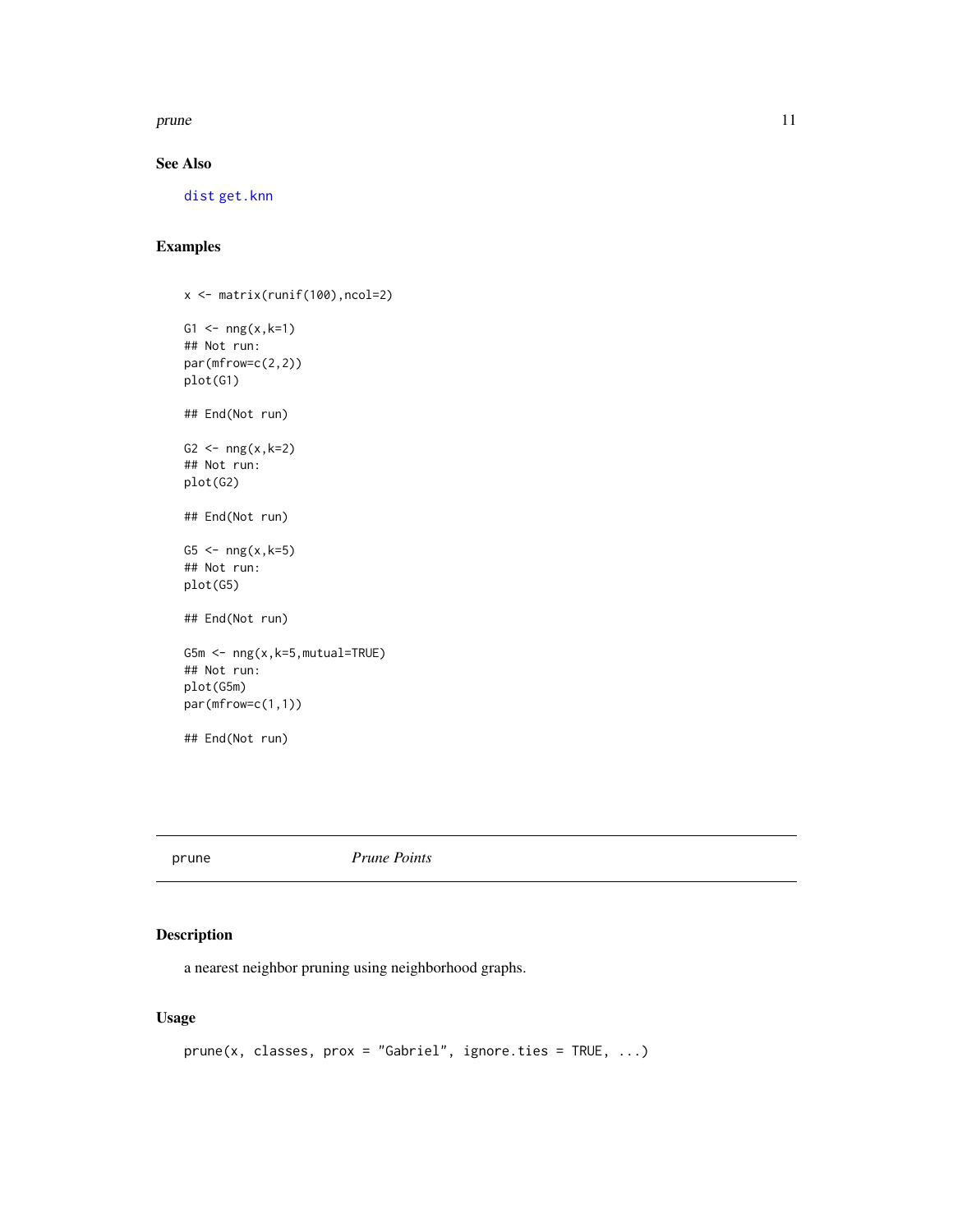# <span id="page-11-0"></span>Arguments

| $\mathsf{x}$ | a data matrix.                           |
|--------------|------------------------------------------|
| classes      | a vector of class labels.                |
| prox         | type of proximity graph.                 |
| ignore.ties  | do not prune if there is a tie vote.     |
|              | arguments passed to the proximity graph. |

# Details

First a proximity graph is computed on the data. Then points are marked if their neighbors have a different class than they do: if the most common class among the neighbors is different than the point. Then all marked points are removed.

#### Value

A list with attributes:

| x | the pruned data.                  |
|---|-----------------------------------|
| ν | the indices of the retained data. |
| g | the proximity graph.              |

#### Author(s)

David J. Marchette, david.marchette@navy.mil

## References

<http://www.bic.mni.mcgill.ca/users/crisco/pgedit/>

<span id="page-11-1"></span>rng *Relative Neighborhood Graph.*

# Description

the relative neighborhood graph defined by a set of points.

# Usage

```
rng(x=NULL, dx=NULL, r = 1, method = NULL, usedeldir = TRUE, open = TRUE, k = NA,algorithm = 'cover_tree')
```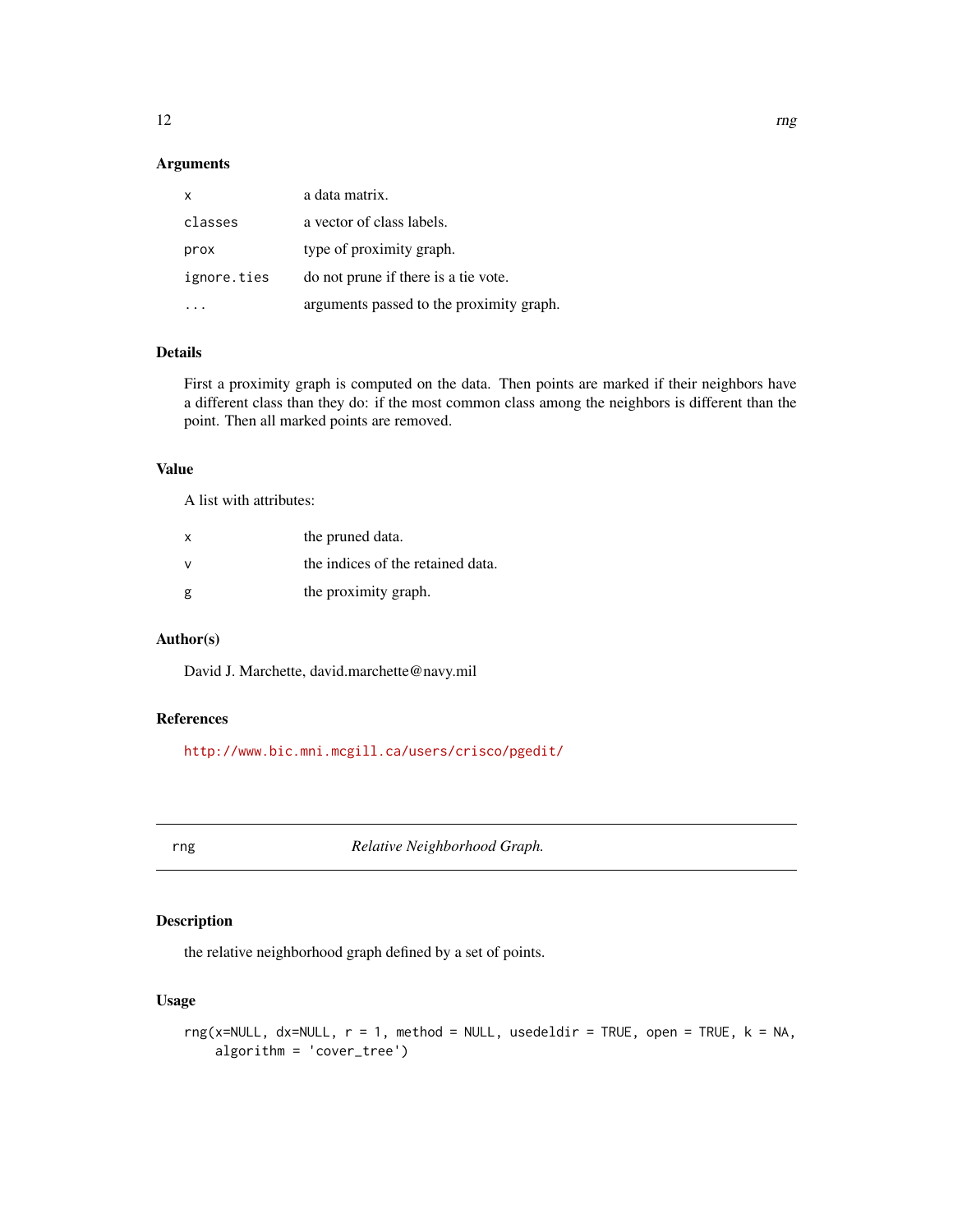<span id="page-12-0"></span> $\log$  13

#### Arguments

| $\times$  | a data matrix. Either x or dx must be provided.                                                                                                                                                                                                                                                                               |
|-----------|-------------------------------------------------------------------------------------------------------------------------------------------------------------------------------------------------------------------------------------------------------------------------------------------------------------------------------|
| dx        | an interpoint distance matrix.                                                                                                                                                                                                                                                                                                |
| r         | a multiplier to grow the balls.                                                                                                                                                                                                                                                                                               |
| method    | the method used for the distance. See dist                                                                                                                                                                                                                                                                                    |
| usedeldir | a logical. If true and the data are two dimensional and the deldir package is<br>installed, the Delaunay triangularization is first computed, and this is used to<br>compute the relative neighborhood graph.                                                                                                                 |
| open      | logical. If TRUE, open balls are used in the definition.                                                                                                                                                                                                                                                                      |
| k         | If given, get knn is used from FNN to approximate the relative neighborhood<br>graph. Only the k nearest neighbors to the points are used to determine whether<br>an edge should be made or not. This will be much faster and use less memory<br>for large data sets, but is an approximation unless k is sufficiently large. |
| algorithm | See get.knn.                                                                                                                                                                                                                                                                                                                  |

#### Details

the relative neighborhood graph is defined in terms of balls centered at observations. For two observations, the balls are set to have radius equal to the distance between the observations (or r times this distance if r is not 1). There is an edge between the vertices associated with the observations if and only if there are no vertices in the lune defined by the intersection of the balls.

The flag open should make no difference for most applications, but there are very specific cases (see the example section below) where setting it to be TRUE will give the wrong answer (thanks to Luke Mathieson for pointing this out to me).

#### Value

an object of class igraph, with the additional attributes

| layout | the x matrix.           |
|--------|-------------------------|
| r, p   | arguments given to rng. |

#### Author(s)

David J. Marchette david.marchette@navy.mil

#### References

J.W. Jaromczyk and G.T. Toussaint, "Relative neighborhood graphs and their relatives", Proceedings of the IEEE, 80, 1502-1517, 1992.

G.T. Toussaint, "A Graph-Theoretic Primal Sketch", Computational Morphology, 229-260, 1988.

D.J. Marchette, Random Graphs for Statistical Pattern Recognition, John Wiley & Sons, 2004.

#### See Also

[gg](#page-6-1),[cccd](#page-1-1),[ccd](#page-4-1), [dist](#page-0-0) [get.knn](#page-0-0)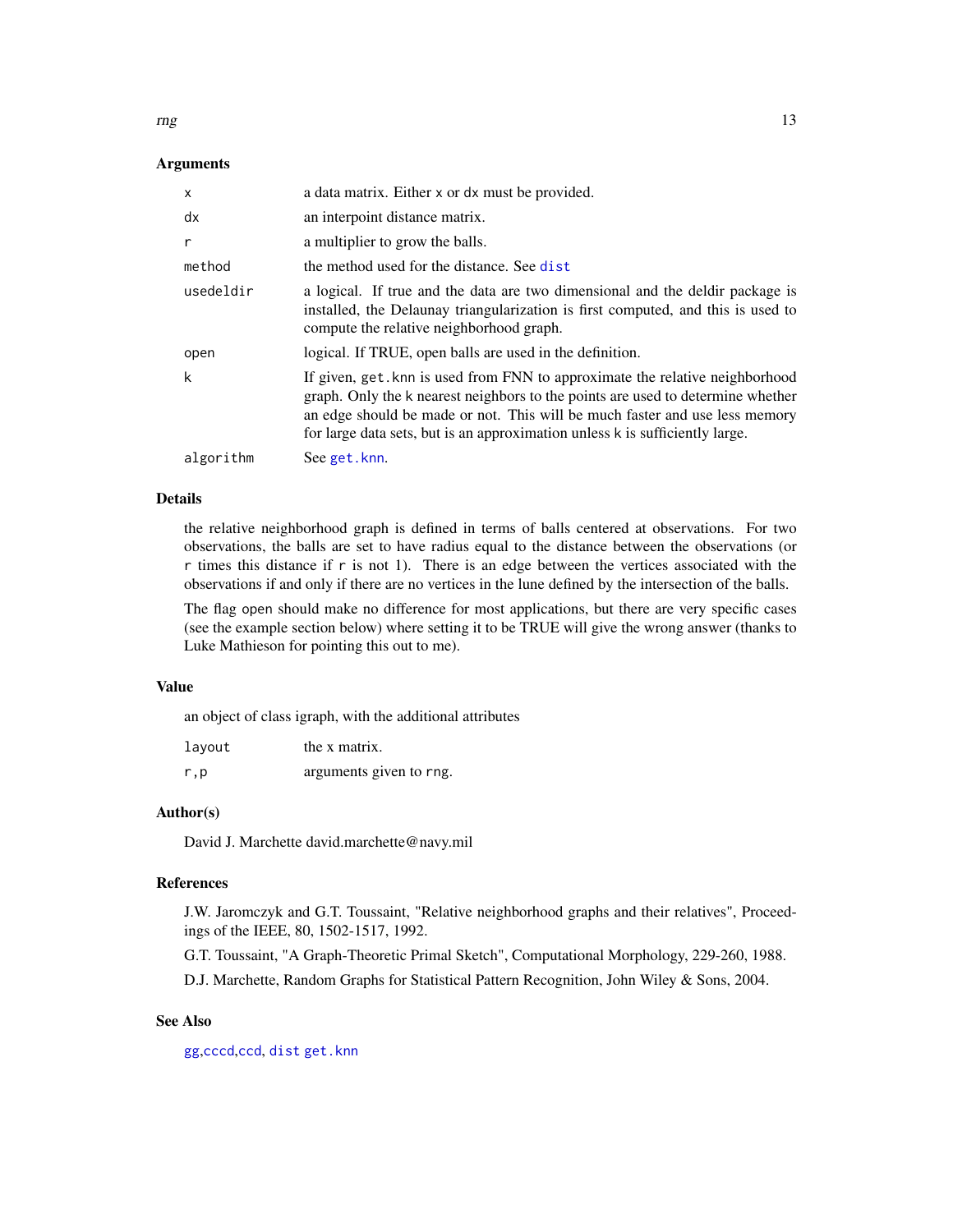# Examples

```
x <- matrix(runif(100),ncol=2)
```

```
g \leftarrow rng(x)## Not run:
plot(g)
```

```
## End(Not run)
```

```
## Example using 'open':
g <- graph.full(5,directed=FALSE)
```

```
g1 <- rng(x=get.adjacency(g,sparse=FALSE),open=TRUE)
ecount(g1)
g2 <- rng(x=get.adjacency(g,sparse=FALSE),open=FALSE)
graph.isomorphic(g2,g)
```